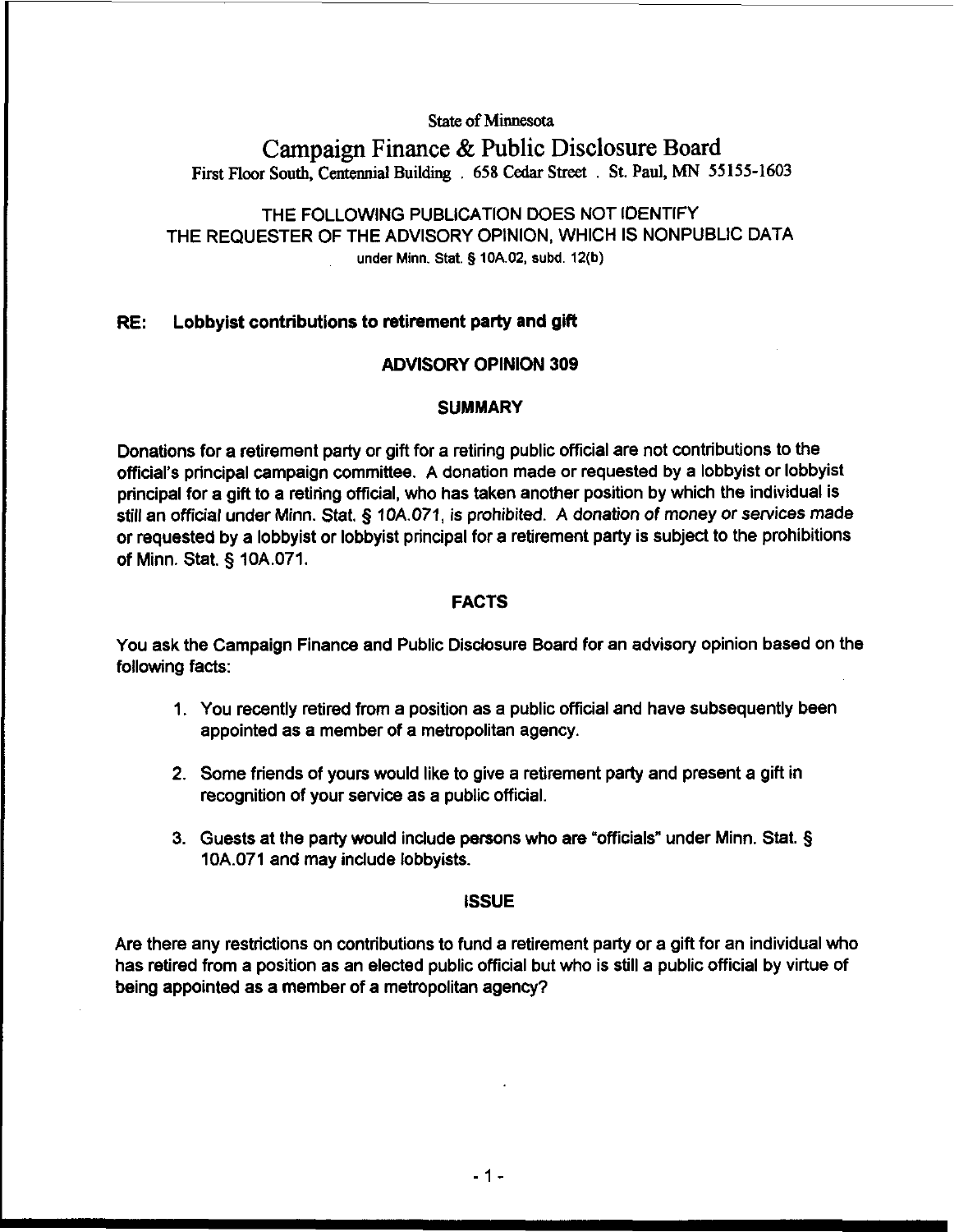### **OPINION**

Contributions for a gift or retirement party for an elected public official are not contributions to the official's principal campaign committee. Thus, limitations and restrictions imposed by campaign finance laws do not apply.

As a recently appointed member of a metropolitan agency, you are still a public official pursuant to Minn. Stat. § 10A.O1, subd. 18(t). Minn. Stat. § 10A.071 prohibits gifts given or requested by lobbyists or lobbyist principals to public officials. The fact that the proposed retirement party and gift relate to an official position you no longer hold is not relevant as long as you are still within the group of persons classified as "officials" under the statute.

As a result of your status as an official, contributions to a gift for you are prohibited if they are given or requested by lobbyists or principals. If guests purchase tickets for the party and the ticket cost includes a contribution to a gift, a separate ticket price must be established for lobbyists, excluding the amount of the contribution to the gift.

If some of the costs of the retirement party itself are paid for by donations given or requested by lobbyists or lobbyist principals, those costs constitute a gift to any attending official, including yourself. As a result, lobbyists may not purchase tickets that they do not use for themselves or their guests, since the result would be to subsidize the party for any officials attending. Likewise, if lobbyists provide services in organizing the party, those services result in a gift to officials attending the party or to an official who sponsors the party. However, this gift is not prohibited by Minn. Stat. § 10A.071 if the services provided are of insignificant value.

The fact that lobbyists may be invited to the party does not, in itself, create a violation of any provision of Minnesota Statutes Chapter 10A.

You may also be a local official of a metropolitan governmental unit and, if so, you would also be subject to the gift prohibitions established in Minn. Stat. § 471.895. That statute, which appears to include a broader scope of givers than Minn. Stat. § lOA.071, is not within the Board's jurisdiction to interpret. Its possible application is mentioned here only so that you may consult your own legal counsel with respect to its applicability.

Issued: **3** - / **4** - *49* 

**P**  // 1971221

Carolyn D. Rodriguez, Chair Campaign Finance and Public Disclosure Board

# CITED STATUTES

# 10A.O1 DEFINITIONS.

Subdivision 1. Scope. For the purposes of sections 10A.01 to 10A.34, the terms defined in this section have the meanings given them unless the context clearly indicates otherwise.